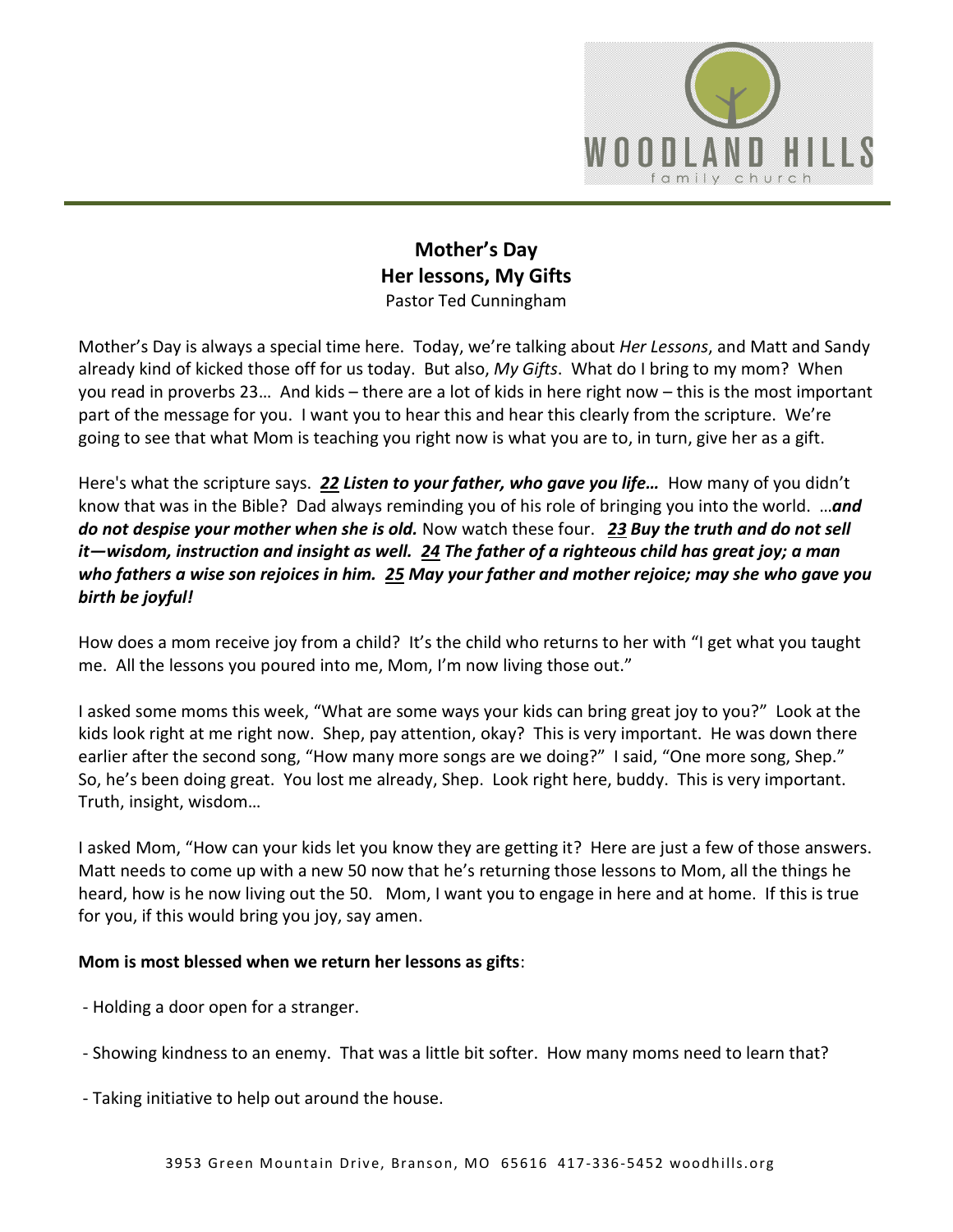This one was from Amy Cunningham. I can say with my son sitting here that Carson clears the table every night after dinner. What a small thing for him to just grab the plates and take them into the kitchen. He has no idea what that does for Amy.

- Being thoughtful in gift giving.

- Showing compassion for someone who is hurting.

Let's go back to that taking initiative around the house for just a second because that seems to be the big one. If the kids heard that lesson, would they say amen.

Motherhood has changed a little bit. Let's just kind of walk through it. I love that Sandy already covered a lot of this for us. As she started speaking, I thought, *Take as much time from the message as you want today.*

**Remember when your mom felt no pressure to entertain you?** Does anybody remember those days? No pressure. That's why Matt is a comedian. You sent him outside with an air pump and he forged a career out of the whole thing.

**Remember when you told your mom, "I'm bored," and she filled the rest of your day with chores?** We learned quickly not to do that.

**Remember when your mom's arm was your airbag**. She didn't even care. My favorite story with this is a friend of mine that said they had this old Dart (a car I guess) that the passenger door no longer shut. So, every time a kid got in the passenger seat, they weren't allowed to put the seatbelt on because the seatbelt was used to keep the door closed. They would pull the door in as tight as they could, pull the handle out and then wrap it around.

My friend Mark said, "One day, my mom, who was a smoker…. She usually left the cigarette in her mouth. She did a left hand-turn so sharp that the door flew open and I went out… I was flying out the side because the seatbelt didn't keep hold of the door. I was flying out the side of the car and you would think that's when a mom would grab the kid and throw the kid back in. No, she immediately just took a hard right to shut the door and while she did it, she even took a drag from her cigarette."

Now that's a good mom. Not that I'm saying you should smoke, but I know some of you probably picked that habit up through quarantine.

**Remember when mom spanked you with whatever she had handy?** Whatever she was cooking with.

**Remember when you got in trouble in school and your mom automatically sided with the teacher?** She's definitely doing that right now. She's definitely siding with the teacher.

I love that thing I saw; it was one of my favorite signs. Mom wrote on her car, "My children are not the joy to have in class I've always been told."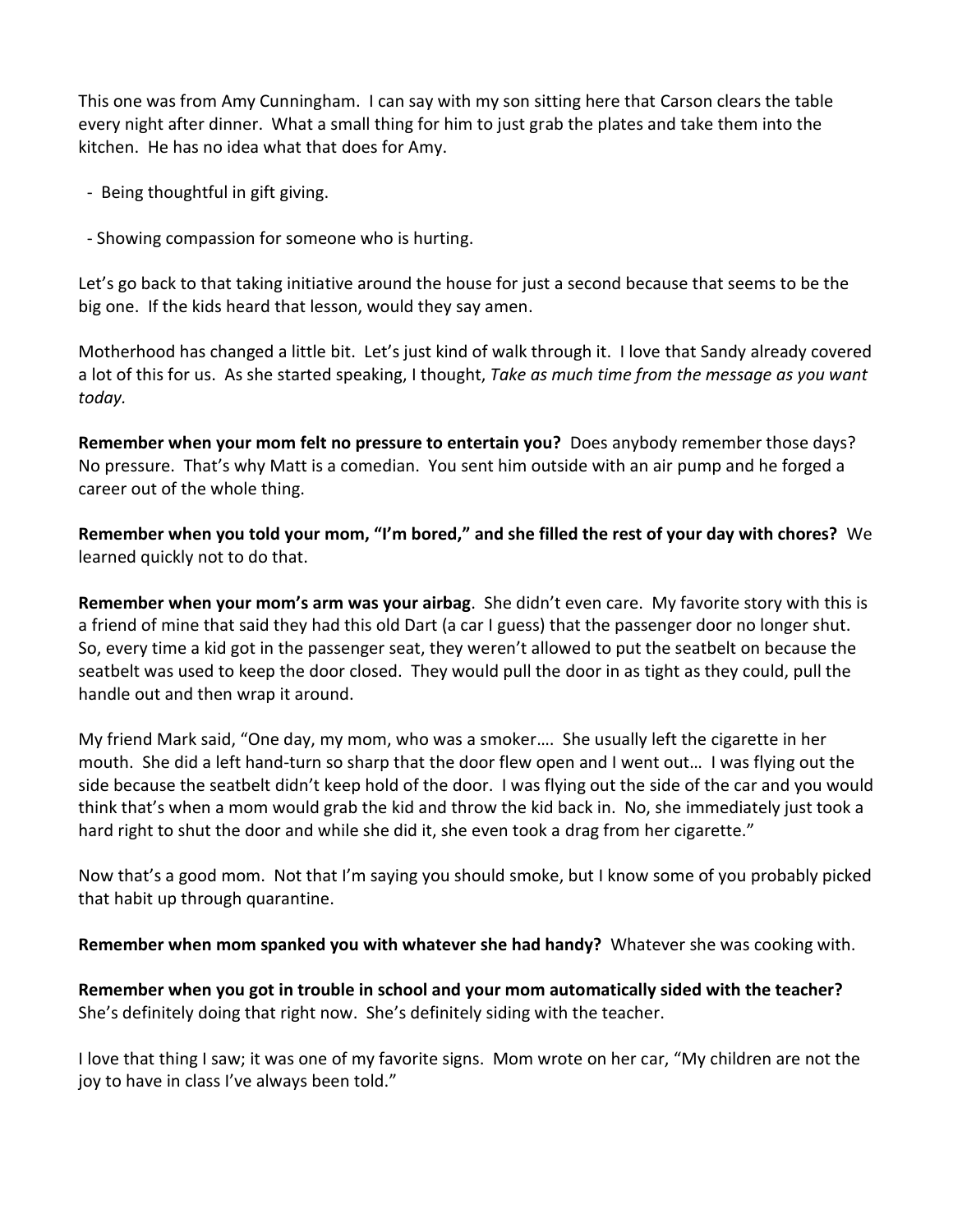**Remember when your mom sent you outside to play all day and told you to be home by dark?** Again, you're on your own.

**Remember when your mom didn't have texting capabilities and you had to arrange your own play dates with friends?** This one I know was Amy's heart always. You went up the street and planned your own time.

**Remember when your mom threatened you with her grandchildren?** "One day you will have kids and I hope they turn out just like you." My mom gave me that one all the time.

Those are a lot of the lessons that we picked up, but let me tell you, as you return lessons as gifts, we read this great word picture in 1 Thessalonians. Paul actually uses mom's nurturing care toward a newborn to talk about how you and I are to disciple people, how we are to care for people in discipleship, how we are to impart to them the gospel of Jesus Christ, but to do it with our own lives.

1 Thessalonians 2 - *[6](https://www.studylight.org/desk/?q=1th%202:6&t1=en_niv&sr=1) We were not looking for praise from people, not from you or anyone else, even though as apostles of Christ we could have asserted our authority.* I always love when Paul shares that. He's like, "There are moments that I could have asserted my authority and told you what to do and just made you fall in line and do it, but he we took this approach." It was a different approach. *[7](https://www.studylight.org/desk/?q=1th%202:7&t1=en_niv&sr=1) Instead, we were like young children among you. Just as a nursing mother cares for her children, [8](https://www.studylight.org/desk/?q=1th%202:8&t1=en_niv&sr=1) so we cared for you. Because we loved you so much, we were delighted to share with you not only the gospel of God but our lives as well.* If that isn't what a mother does… Teaching, wisdom, insight, truth imparted into children, but to do that with our lives.

In 2 Timothy 1, Paul explains this again to Timothy when he says, *[5](https://www.studylight.org/desk/?q=2ti%201:5&t1=en_niv&sr=1) I am reminded of your sincere faith, which first lived in your grandmother Lois and in your mother Eunice and, I am persuaded, now lives in you also.*

When you get over to Chapter 3, he continues the thought *- [4](https://www.studylight.org/desk/?q=2ti%203:14&t1=en_niv&sr=1) But as for you, continue in what you have learned*… Young people, there is no greater joy coming to your mom than continuing what she taught you. And of first importance he says, …*that you have been convinced of this from the very beginning because you know from whom you've learned it and how from infancy, you've known the holy scriptures which are able to make you wise for salvation through faith in Christ Jesus*. And that's why I appreciate Sandy sharing her story today.

Here's what we pick up from 1 Thessalonians as we look at this idea of how a mom cares for her children and how it translates into the discipleship process in the church. A mom is gentle, a mom is patient, and a mom is unselfish in the way that she works toward caring for her children.

**Pause and Reflect:** We're going to try something new. I wish we would have gotten this idea six weeks ago, but Alex Himaya, my friend… I know many are watching from Tulsa as well. He said, "We have done a lot of surveys of our people throughout quarantine. We're discovering that not a lot of families are singing together at home. We put this into the message part, and we have found families loving it. They asked for more time for it."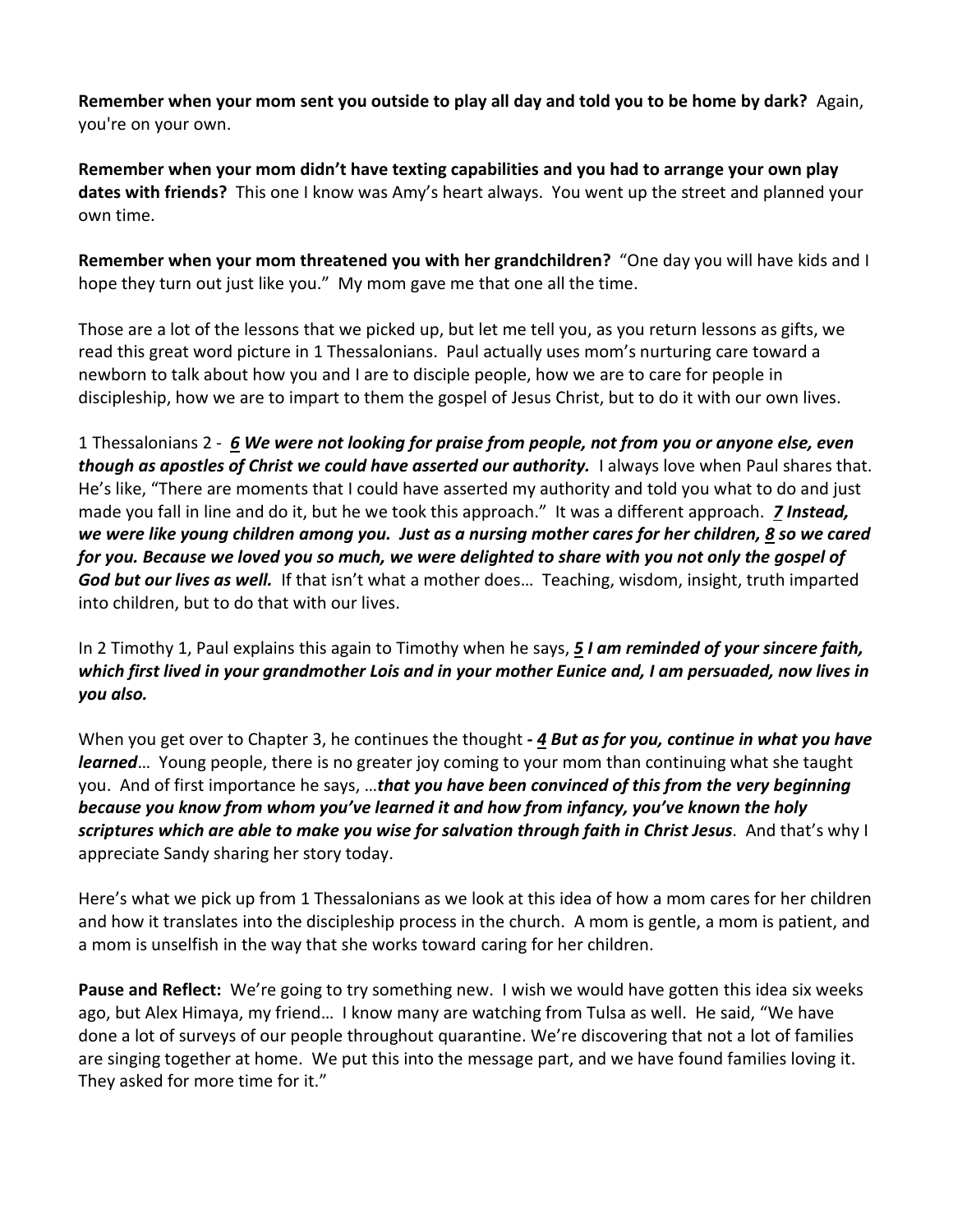So, we are introducing this idea today of pause and reflect. We're going to take two minutes, right now, in the middle of the message. We want you to practice it here. We're just going to give you two questions for you to discuss as a family. We want you to do it right now. If you're single – I want to encourage our widows – this is a time for reflection as well; it's a time of prayer. We want you to ponder these questions as well.

Just take two minutes. We're going to put the time on the clock and then we'll be back to continue the message. I love this first one.

## **1. What is something your mom said or did on a regular basis that still brings a smile to your face?**

The thing that brings a smile to my face because I watched my wife do it with our kids... My mom would walk into our bedroom in the morning and throw the curtains open and start singing… well she had multiple songs, but she loved, "This is the day, this the day that the Lord has made, that the Lord has made…" What's something your mom did that brings a smile to your face.

## **2. Share a lesson that your mom taught you that you now gift to her?**

Take two minutes to pause and reflect.

How many moms are pleased with the answers? Can I just see the hands in here? How many moms would like a few more moments? Stephanie Watson… who else would like a few more moments? Kari Brawner… You'll get that at lunch.

The Bible speaks of two seasons of life: childhood and adulthood. If you study the scripture, they're really marked by simple ways. We respond as the scripture tells us to listen to, to cling to, cleave to mom and dad's teaching to bring joy to them. There are really two ways we do that: in a season of childhood and a season of adulthood.

In childhood, it looks like this: **Listen And Obey**. It's that simple. We read in Proverbs 1 - *[8](https://www.studylight.org/desk/?q=pr%201:8&t1=en_niv&sr=1) Listen, my son, to your father's instruction and do not forsake your mother's teaching.*

In Ephesians and Colossians, we see two reasons why we should do this. 1) because it's the right thing to do. Ephesians 6: 1 – *Children, obey your parents in the Lord, for this is right.* 2) It also pleases the Lord according to Colossians 3: 20 – *Children, obey your parents in everything, for this pleases the Lord.*

The scripture teaches two seasons of life and I think the transition is what we get caught up in a lot. Years ago, I had somebody tell me that you're supposed to obey your parent your entire life. To which I said the Hebrew term for that is "Haa!" That is just not true. You don't obey your parents at 40 and 50 years old, but you enter a new season and this transition can be very challenging. We talk about it a lot around here – moving from childhood to adulthood.

In adulthood, you move from listening and obeying to honoring and caring. Children, as you grow from childhood to adulthood, you never stop honoring your parents. You never stop respecting your parents. Honor your Lord by honoring your parents. Respect for authority begins at home.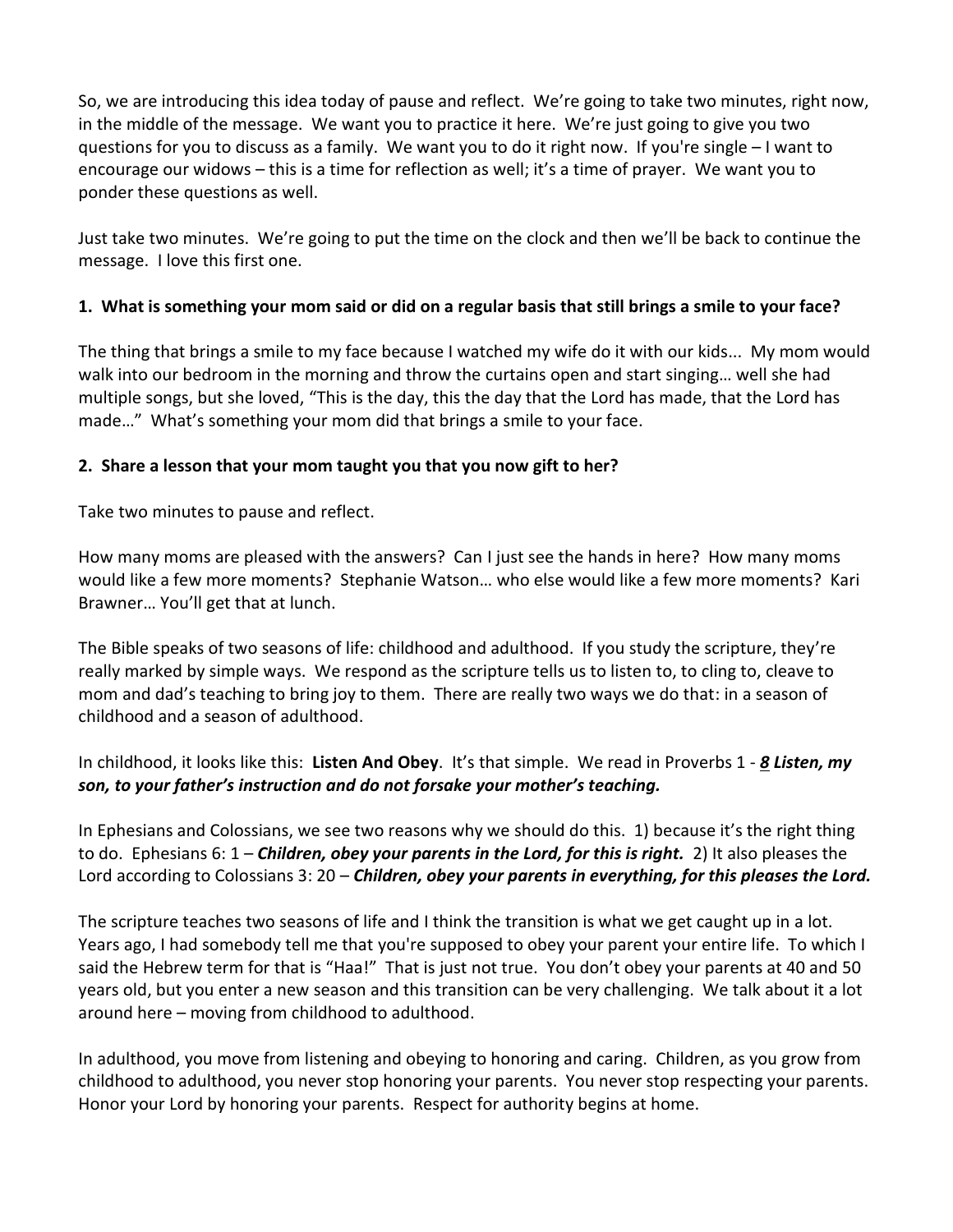1 Timothy 5, we read this: *[3](https://www.studylight.org/desk/?q=1ti%205:3&t1=en_niv&sr=1) Give proper recognition to those widows who are really in need. [4](https://www.studylight.org/desk/?q=1ti%205:4&t1=en_niv&sr=1) But if a widow has children or grandchildren…* I'm not going to get political today, but your parents are your primary responsibility, not the government's responsibility. It falls on you and me to care for our parents. *…these should learn first of all to put their religion into practice by caring for their own family and so repaying their parents and grandparents, for this is pleasing to God.*

I just have to tell you… And I know I have friends watching right now in Wisconsin. I think of Mike and Sherry who moved to Wisconsin to care for aging parents. I saw adults drive through the line yesterday to pick up flowers for mom who is in a nursing home here in the community. We even have someone on our staff who has recently lost her mom. Just to watch life go on hold to care for a parent; to watch that take place. What we're doing there is repaying, we're honoring our parents by caring for them.

In Verse 8 of 1 Timothy 5, Paul is very clear. *[8](https://www.studylight.org/desk/?q=1ti%205:8&t1=en_niv&sr=1) Anyone who does not provide for their relatives, and especially for their own household, has denied the faith and is worse than an unbeliever.* So, we honor all of you who have taught us how to honor our parents. You've taught us how to care for them. Many of you have moved to where they live. Some of you… I've don this; I've asked our parents to move here. They don't need help yet, but… Some of you have made big decisions in life to honor and care for your parents. And this is something we honor.

I'm going to do another **Pause and Reflect**. Just take a moment and talk through this honor and care and this transition between childhood and adulthood.

## **1. How does a young adult best honor his or her parents in the transition between childhood and adult hood?**

I love speaking at the Kanakuk Link Year for Adam Donyes because they are all 18, 19, 20 years old. They are in the middle of the transition between childhood and adulthood. I always get nervous speaking there for what they share with their parents later on that night on the phone. I say it every day, multiple times a day. I want to teach them how to transition from childhood to adulthood in an honoring and respectful way. "If you take anything out of this class and give it toward Mom or Dad in a disrespectful way, you've missed the whole point."

So, why is this transition so difficult? Some of you are here today with adult children. It's a great conversation to have.

## **2. What is one practical way we can show Mom appreciation for the years she spent caring for us and teaching us?**

Take another two minutes for those questions there.

Well, I hope the pause and reflect times have been helpful. We look to do that more as next week rolls on, just to see for more ways to not only engage with our whole church family on Livestream, but for you to engage at home and to get the whole family involved.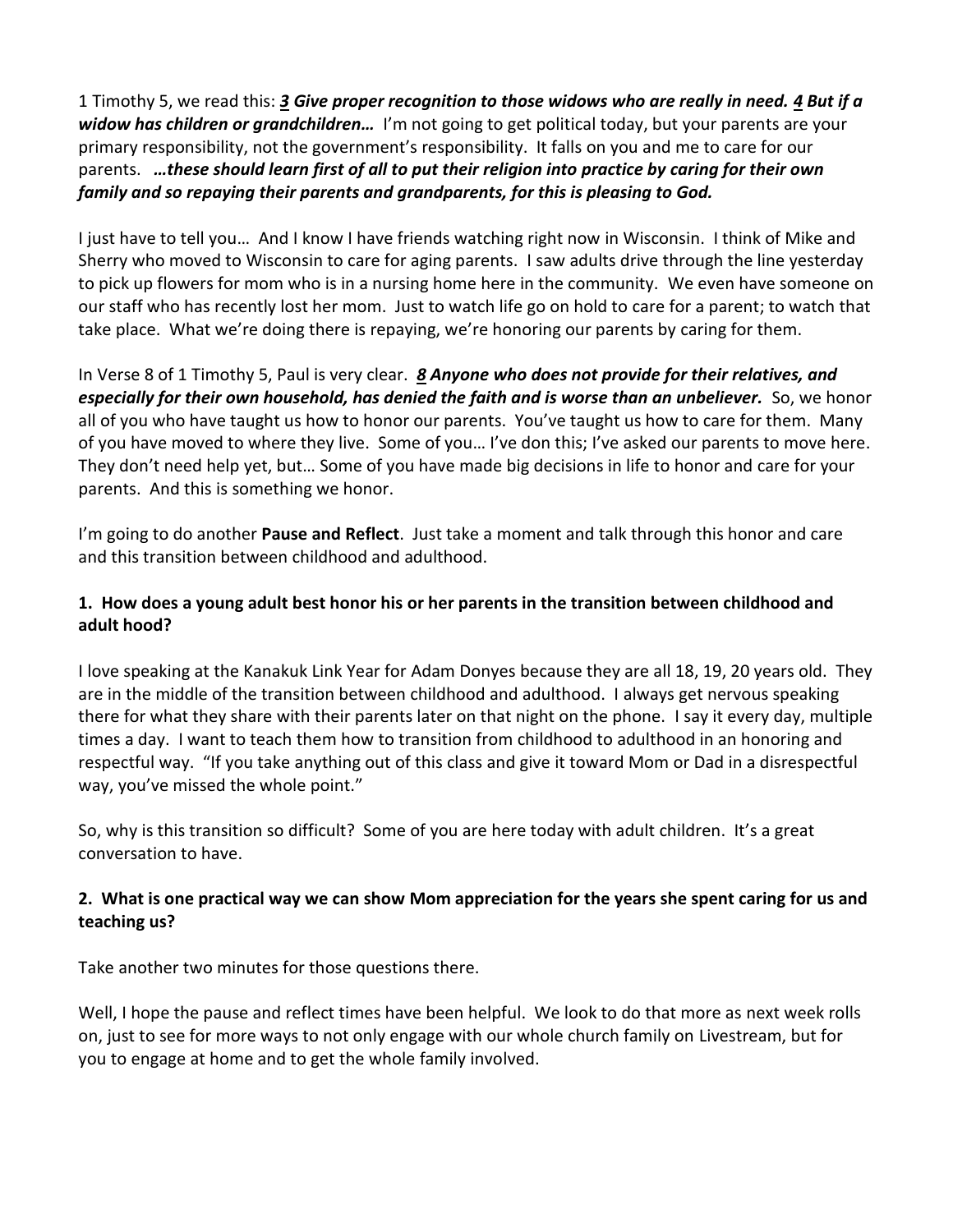We are grateful that you've spent Mother's Day with us, and we want to end with this. We always know that Mother's Day comes with a lot of emotions.

In Romans 12: 15… This is a verse I quote often, and I know my family accuses me of quoting this verse a lot. I've been listening this week to that blessing song. It's been on repeat all week from the UK to here in the US. My son actually came in Thursday and said, "How long is that song!?" I told him it was on repeat.

This has just been a season for us to do a lot of reflecting on how we've lived and how we'll move forward. The emotions that come with Mother's Day… On this day, if we were all gathered as we have gathered in the past, walking through the church, you'll rejoice with one, mourn with another, rejoice with one, mourn with another. It seems like that's the whole day on Mother's Day as the church is doing family life together, as we are fellowshipping together.

We're rejoicing with moms, we're rejoicing with those who are expecting, we're rejoicing with those who have become new parents or first time parents, and we're rejoicing with those of you who are in here now and at home surrounded by family.

At the same time, we're mourning, and we are to mourn together. We're mourning with those who have lost moms. I just want to share with those who are watching right now that this has been a season of compounded grief. We want you to know that our church is very serious about helping with those of you who have experienced a loss of a job, a loss of our way of life, the loss of income. And then add to all of that, a greater grief and that was the grief of losing your mom during this season. I know several of you have communicated with me about that loss.

We want you to know that, as a church family, we truly mourn with you, but we also want to help. We have counseling available at our church. You can call the church office, you can email [hello@woodhills.org.](mailto:hello@woodhills.org) We would like to provide that for you. Our care pastors have been active and busy ministering to people for the last couple of months. They are available to talk to you. In this season of grief, we want you to know we're processing the quarantine and we're processing all of this through the cycle of grief, but then add to that many of you have lost moms.

Many of you have desired to be moms and your trying to start that family. This can be a very challenging season for you. It can be a challenging day for you on Mother's Day. I have a dear friend that tells me most every Mother's Day, "I don't like going to church," but I'm proud of her for going to church because she knows that as a follower of Christ, as she mourns on this day, she also wants to rejoice with those who are expecting and those who are starting families.

We also think about those who have lost children on this day. Your church family mourns with you. We are rejoicing and we are mourning all in the same day.

We hope you have a happy Mother's Day; we're grateful that you spent it with us. We're going to end in a different way as well, so don't go anywhere just yet. This is that moment in the service where you hear books closing and keys jingling and you're getting ready to… We've invited some of the moms of our worship team to come up, and I'm going to ask Katie to introduce that part as we close our service.